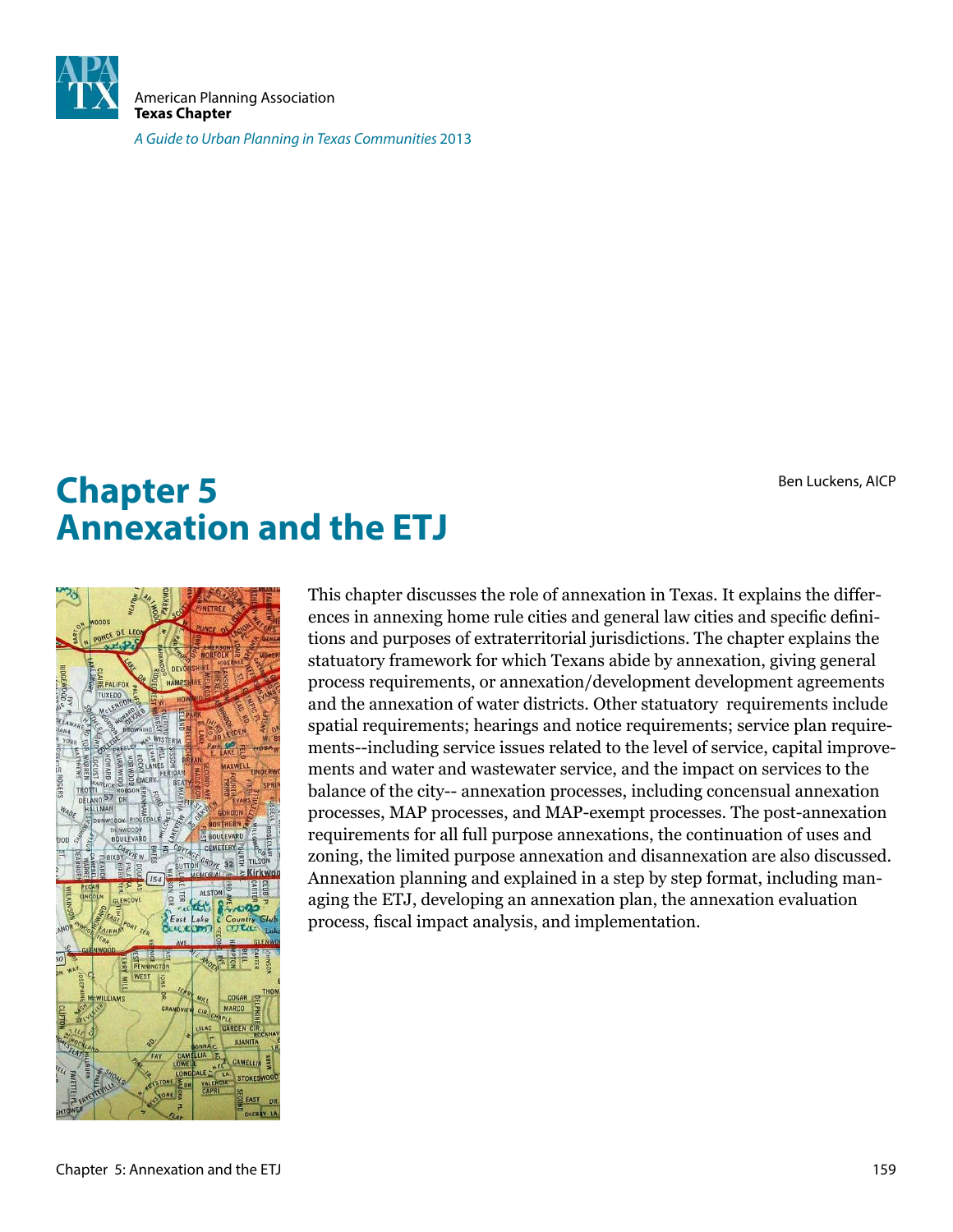

# **INTRODUCTION**

*Annexation is the process by which a city extends its municipal services, regulations, voting privileges and taxing authority to new territory.* 

Cities annex territory to provide urbanizing areas with municipal services and to exercise regulatory authority necessary to protect public health and safety. Annexation and the imposition of land use controls can also be a tool with which to implement a comprehensive plan. Annexation is also a means of ensuring that residents and businesses outside a city's corporate limits who benefit from access to the city's facilities and services share the tax burden associated with constructing and maintaining those facilities and services. Recognizing that annexation is essential to the eficient extension of urban services and to the general well being of cities and their residents, Texas annexation law (codified in Chapter 43 of the Texas Local Government Code) allows home rule cities to annex territory on a non-consensual basis.

# **General Law and Home Rule**

Chapter 43 differentiates between and general law and home rule cities in terms of their relative authority to annex. A general law city is a municipality with a population of less than 5000 persons or a city with a population greater than 5000 which has not adopted a home rule charter. A general law city can only annex property on a non-consensual basis under certain conditions:

- The municipality has a population between 1000 and 5000 persons;
- The municipality is providing the area to be annexed with water or wastewater service; and
- • The area to be annexed does not include unoccupied territory in excess of one acre for each service address for water and wastewater service or, in case of Type A general-law cities, the area is entirely surrounded by the city.

A home rule city is a municipality with a population greater than 5000 which has adopted a home rule charter. A home rule city may annex territory on a consensual basis or on a non-consensual basis. Some home rule charters, Image by Bugsy Sailor on Flickr and a consensual basis or on a non-consensual basis. Some home rule charters,

#### **General Law City**

- population <5000
- population  $>5000$  that has not adopted a home rule charter
- annex on non-consensal years under certain conditions

#### **Home Rule City**

- population >5000 with adopted home rule charter
- annex on a consensual or non-consenusual years
- annexation may require voter approval



reproduced under Creative Commons 2.0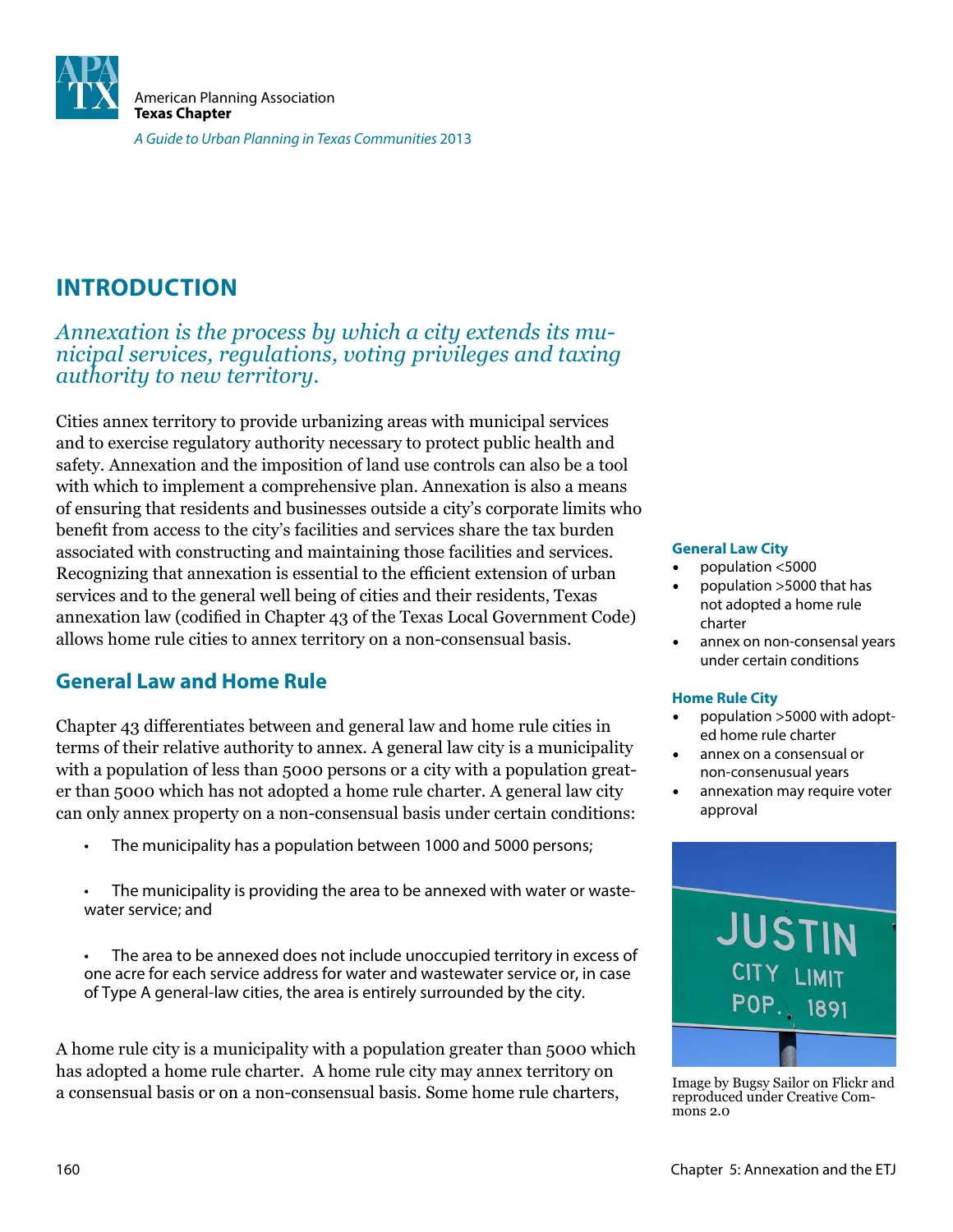

Right: **Voter approval** may be required prior to annexation with consent.

Image by Jasleen\_kaur on Flickr and reproduced under Creative Commons 2.0

**Non-consensual annexation** The authority to annex unilaterally, without consent

#### **Consensual annexation**

The authority to annex by petition, with consent



however, may require voter approval prior to annexation.

Chapter 43 differentiates between non-consensual annexations that are part of a Subchapter C municipal annexation plan (MAP) and those that are exempt from the requirement to be included in a MAP. Chapter 43 sets out different process for consensual annexations, MAP annexations and MAP-exempt annexations.

Chapter 43 also contains a number of special provisions that go beyond differentiating between home rule and general law cities and between MAP and exempt areas. These provisions include brackets, typically based on population, that grant certain cities special authority, exempt other cities from one or more requirements, or impose conditions for annexation not required of other cities. For these reasons, oficials of cities considering annexation should carefully review the appropriate sections of the Local Government Code and closely monitor proposed amendments.

Because cities can only annex land within their extraterritorial jurisdiction (ETJ), any discussion of annexation must begin with consideration of the ET.I.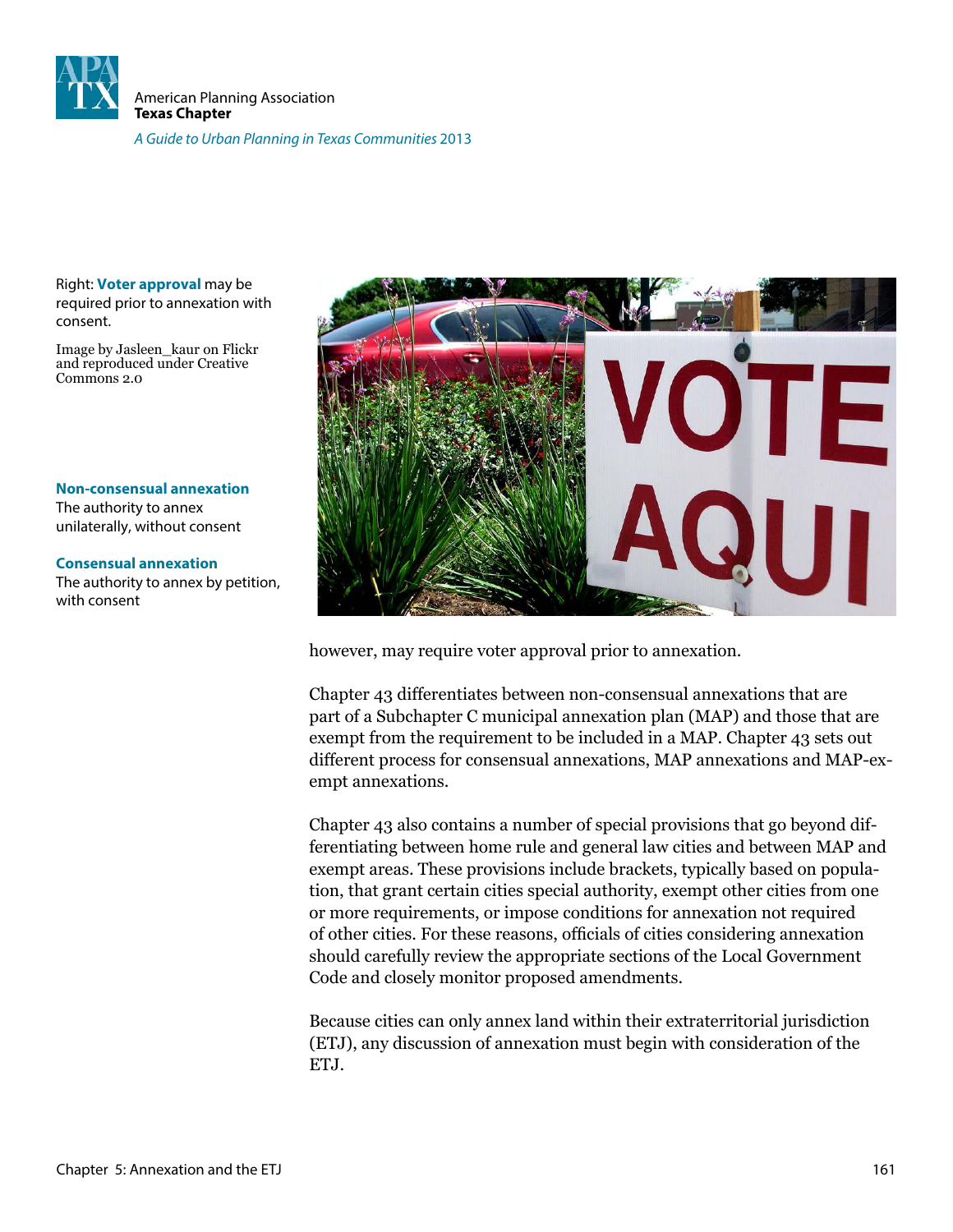

# **EXTRATERRITORIAL JURISDICTION (ETJ)**

The ETJ of a city is the contiguous unincorporated land extending from its corporate limits that is not within another city's ETJ. The extent of a city's ETJ varies according to its population, ranging from one-half mile for communities with less than 5,000 persons, to five miles for cities greater than 100,000 in population. A city's ETJ may exceed its statutory size limit if the owners of additional contiguous area not in another city's ETJ request to be included in the ETJ. Annexations extend a city's ETJ out to the statutory limit or to the point where the extension abuts another municipality's ETJ. Annexation of city owned land, however, does not extend the ETJ. Cities may exchange or transfer ETJ within the spatial limitations described above. ETJ-related statutes can be found in Chapter .42 of the Local Government Code.

The purpose of the ETJ is to encourage cities to plan for growth in the area outside their corporate boundaries. The ETJ does this in two ways. First, there is a statutory prohibition against a municipality annexing into another city's ETJ. This provides a city with land that it alone can annex encouraging mid and long-range infrastructure and facilities planning in the ETJ. Second, cities are authorized to enforce their subdivision regulations and infrastructure standards (and a very limited number of other regulations) in their ETJ. This ensures that cities will not have to assume maintenance responsibilities for substandard infrastructure upon annexation and generally results in a higher standard of development then would have otherwise occurred.

Because of the direct relationship between the ETJ and a city's ability to annex land, proposals regarding the creation of special districts in the ETJ, requests for incorporation, and ETJ adjustments with other cities should be evaluated in terms of their potential impacts on future annexation.

# **STATUTORY FRAMEWORK FOR ANNEXATION**

Most of the Texas statutes associated with annexation are codified in Chapter 43 of the Texas Local Government Code. Chapter 43 establishes a number of general procedural requirements for all annexations. These procedural requirements can be divided into:

1. General process requirements

*The purpose of the ETJ is to encourage cities to plan for growth in the area outside their corporate boundaries.*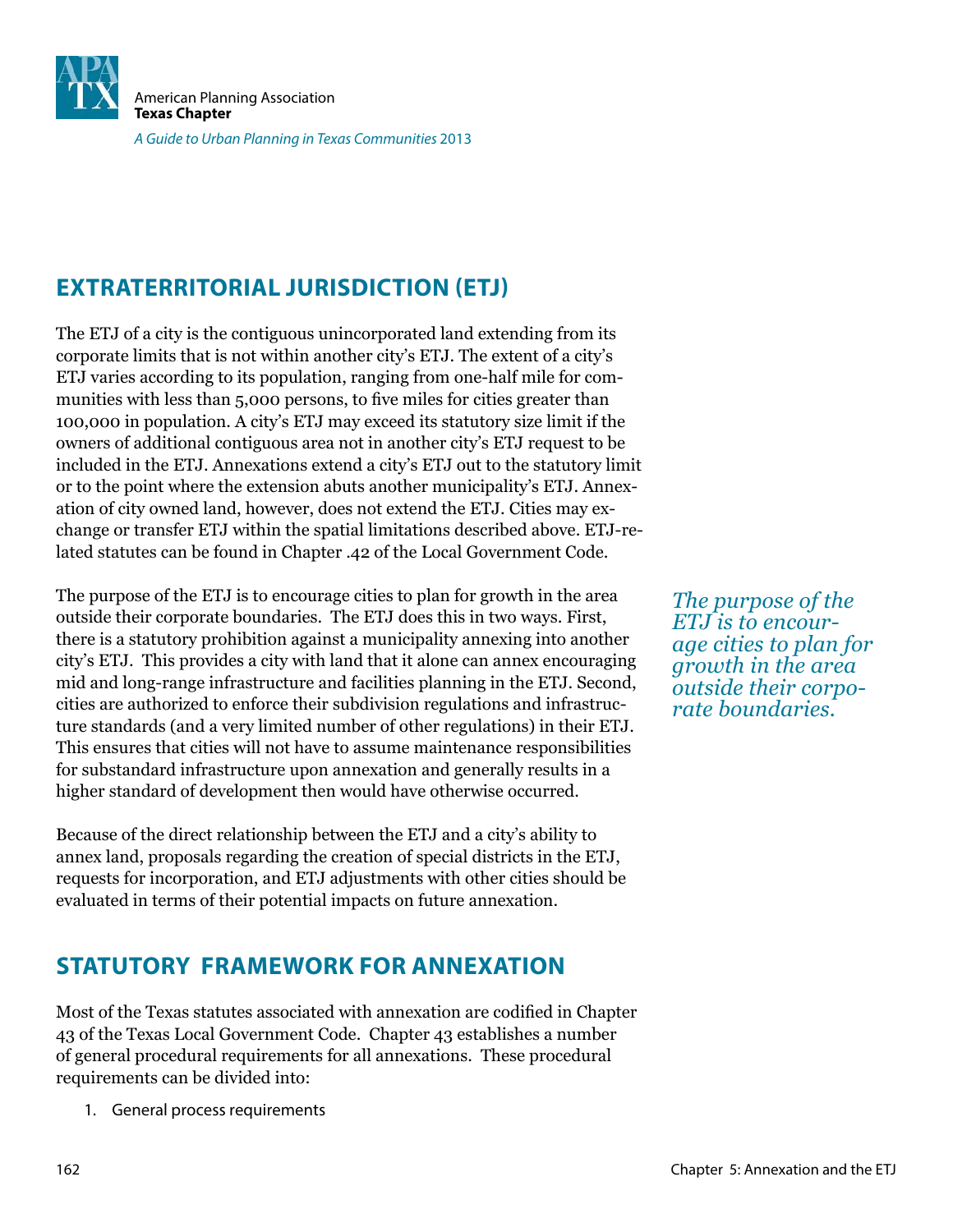

#### **MAP-Exempt Annexations Areas**

In addition to the exemptions noted above, the following other areas are exempt from the requirement to be included in the MAP:

- Areas where more than 50% of the real property owners have petitioned for annexation, or by a vote or petition of the qualified voters or real property owners;
- Areas that are the subject of an industrial district contract or a strategic partnership agreement;
- Colonias;
- Areas included in boundary adjustments less than a 1000 feet wide that are part of agreements between cities;
- Areas enclosed within a military installation;
- An annexation to protect the area or municipality from imminent destruction of property or injury to persons; or a condition or use that constitutes a public or private nuisance; and

The annexation of adjacent navigable streams by general law cities

- 2. Spatial requirements
- 3. Hearing and notice requirements
- 4. Service plan requirements

Prior to initiating an annexation program, staff should closely review Chapter 43 and consult with their city attorney to ensure that the correct procedures are being followed.

# **General Process Requirements**

#### **Municipal Annexation Plan**

Section 43.052 of the Local Government Code requires all cities to adopt a municipal annexation plan (MAP). To annex an area that contains more than 99 tracts on which one or more residential dwellings are located on each tract on a non consensual basis the area must be included in the municipal annexation plan (MAP) and can only be annexed following the three-year MAP process set out in Chapter 43 Subchapter C. The MAP process is discussed in detail elsewhere in this chapter.

All consensual annexation areas and areas that contain fewer than 100 tracts on which one or more residential dwellings are located on each tract are exempt from the requirement to be included in the MAP and can be brought into the City within a much shorter time frame. The statute places limitations on dividing an area into separate areas of less than 100 tracts.

In addition to the exemptions noted above, the following other areas are exempt from the requirement to be included in the MAP:

Areas where more than 50% of the real property owners have petitioned for annexation, or by a vote or petition of the qualified voters or real property owners;

- Areas that are the subject of an industrial district contract or a strategic partnership agreement;
- Colonias;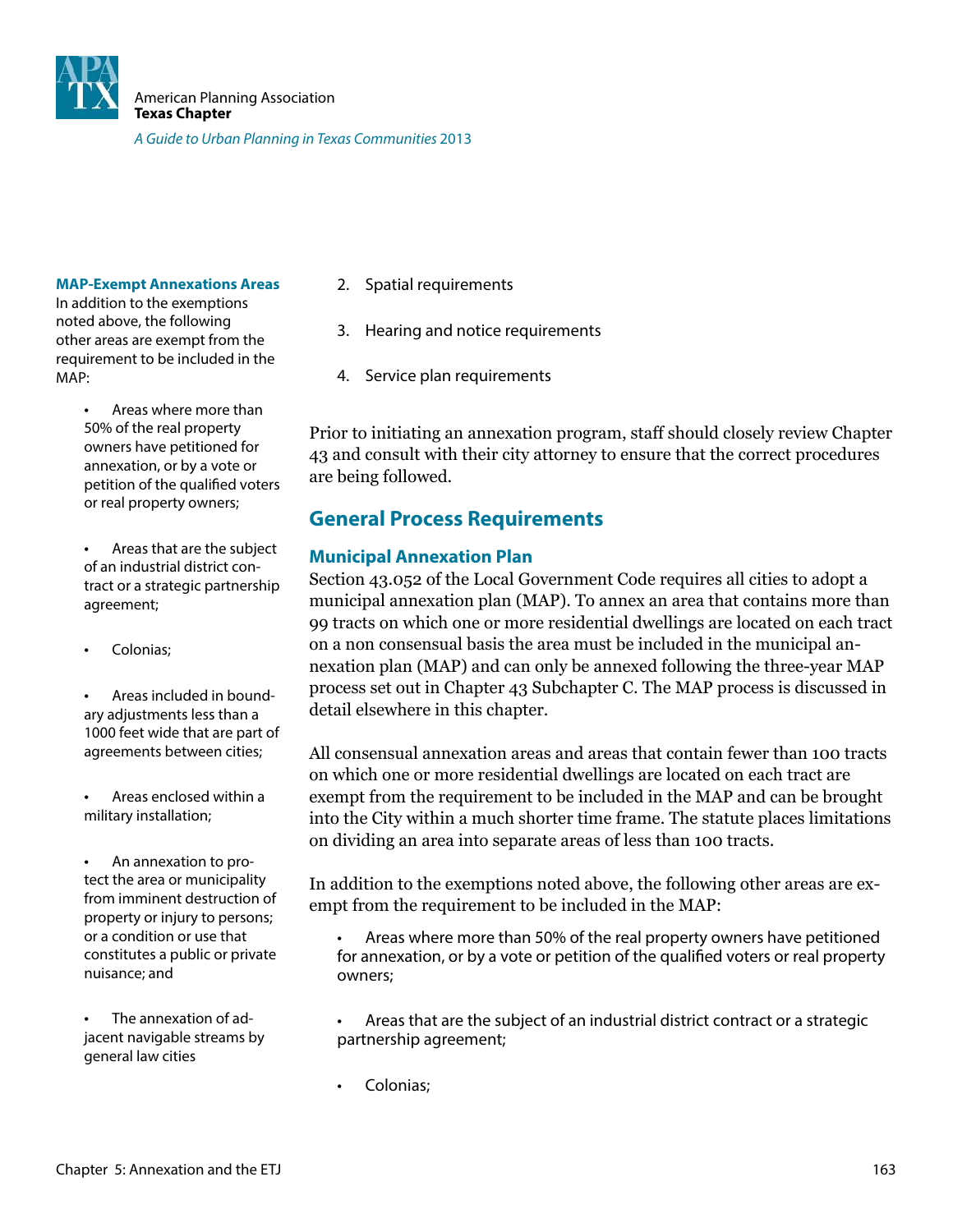

Areas included in boundary adjustments less than a 1000 feet wide that are part of agreements between cities;

Areas enclosed within a military installation;

An annexation to protect the area or municipality from imminent destruction of property or injury to persons; or a condition or use that constitutes a public or private nuisance; and

The annexation of adjacent navigable streams by general law cities

#### **Annexation/development Development Agreements**

Section 43.035 of the Texas Local Government Code requires that all cities offer the owners of property covered by agricultural, wildlife or timber management exemptions an annexation/development agreement before the property can be annexed on a non-consensual basis. Implications of this requirement are discussed in greater detail in the annexation planning section of this chapter.

#### **Annexation of Water Districts (MUDs and WCIDs)**

Chapter 43 includes a number of requirements regarding the annexation of water districts. Unless a district is located in two or more ETJs, the city must annex the entire district. Following its annexation, the district must be dissolved and the city must assume all of the district's debts and assets. If a district is located in two or more ETJs, it can be annexed piecemeal in accordance with an allocation agreement regarding the district's assets and debts with the other city or cities.

If the annexation precludes the developer from being reimbursed through district bonds the city must reimburse the developer all the costs that are eligible for reimbursement from bond proceeds under the rules of the Texas Environmental Conservation Quality Commission.

# **Spatial Requirements**

- Annexation areas must be in the ETJ unless the city owns the property
- Annexation areas must be contiguous to the city's corporate limits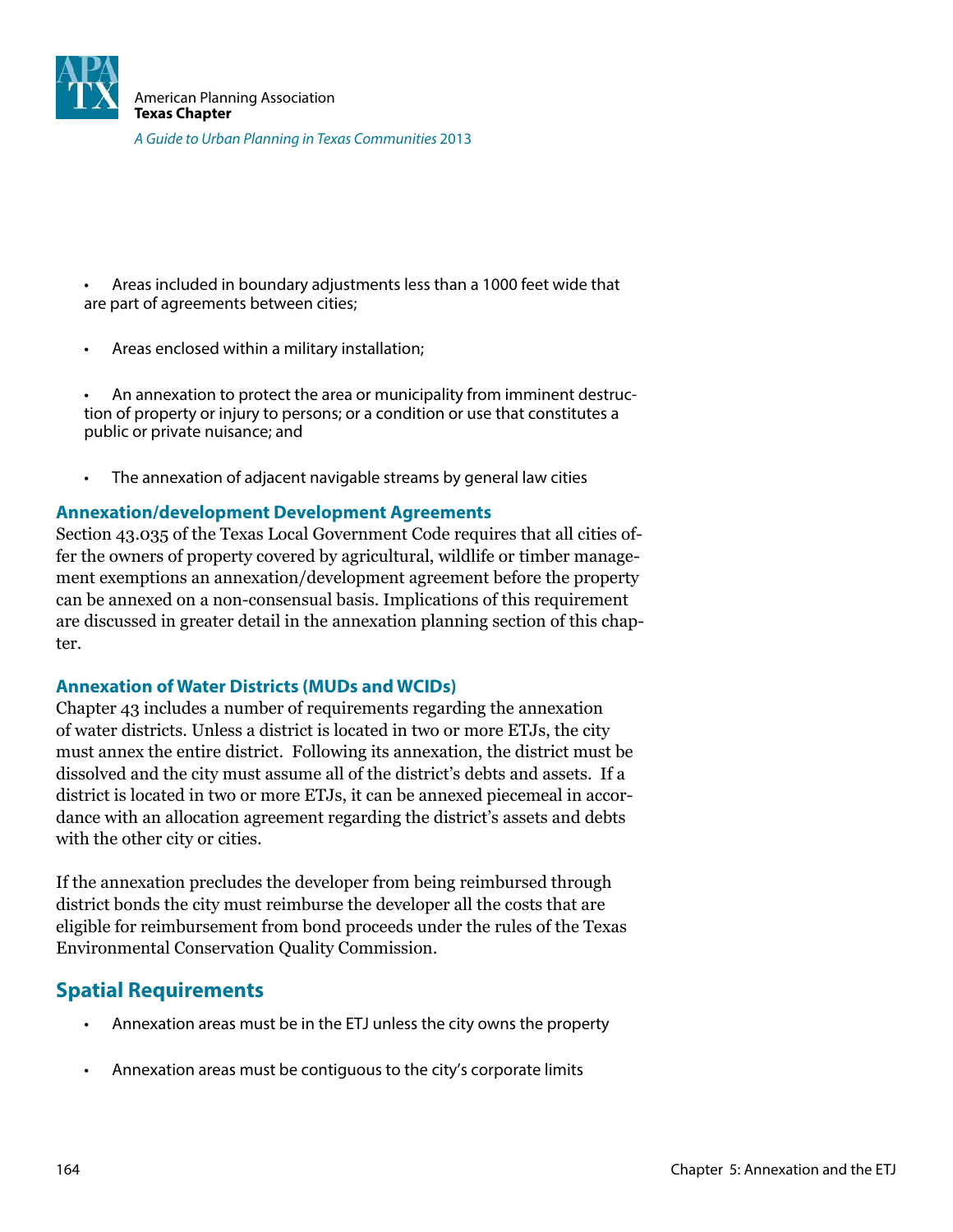



Two public hearings must be held, having provided proper public notice.

Strip annexations less than 1,000 feet in width are prohibited unless initiated by the owner of the land or the city is contiguous to the strip on at lease two sides

With some exceptions, cities may not annex additional land from strips less than 1000 feet in width or from areas that are in the ETJ only because of the previous annexation of strips less than 1000 feet in width

The total amount of land annexed in any calendar year cannot be more than 10 percent of the city's total area as of January 1 of that year. If a city does not annex the full 10 percent, it may carry over the unused allocation for use in subsequent years up to a maximum 30 percent of the city's total area as of January 1 of that year. There are a number of exceptions to this rule. Government property is not included in the total nor is land which is being annexed at the request of a majority of its owners or residents

# **Hearing and Notice Requirements**

For MAP-exempt areas two public hearings must be held on or after the 40th day but before the 20th day before the date of first reading of the annexation ordinance

For MAP areas two public hearings must be held within 90 days of releasing the inventory of services (this is described in detail in the MAP process of this chapter)

Public notice of the hearings must be published in a local newspaper at least 11 days but not more than 20 days before the hearings

Notice of each hearing must also be posted on the city's website at least 11 days but not more than 20 days before the hearings

If more than 20 permanent adult residents of the area proposed for annexation protest the annexation within 10 days after publication of the notice (10% of residents in the case of MAP-exempt areas), one of the public hearings must be conducted in the area proposed for annexation or in the nearest suitable public facility if the annexation area does not have a suitable site

Notice must be sent to property owners in areas covered by the less then 100 tract exemption 30 days prior to the first hearing. Property owners in MAP areas must be notified of the proposed annexation within 89 days of MAP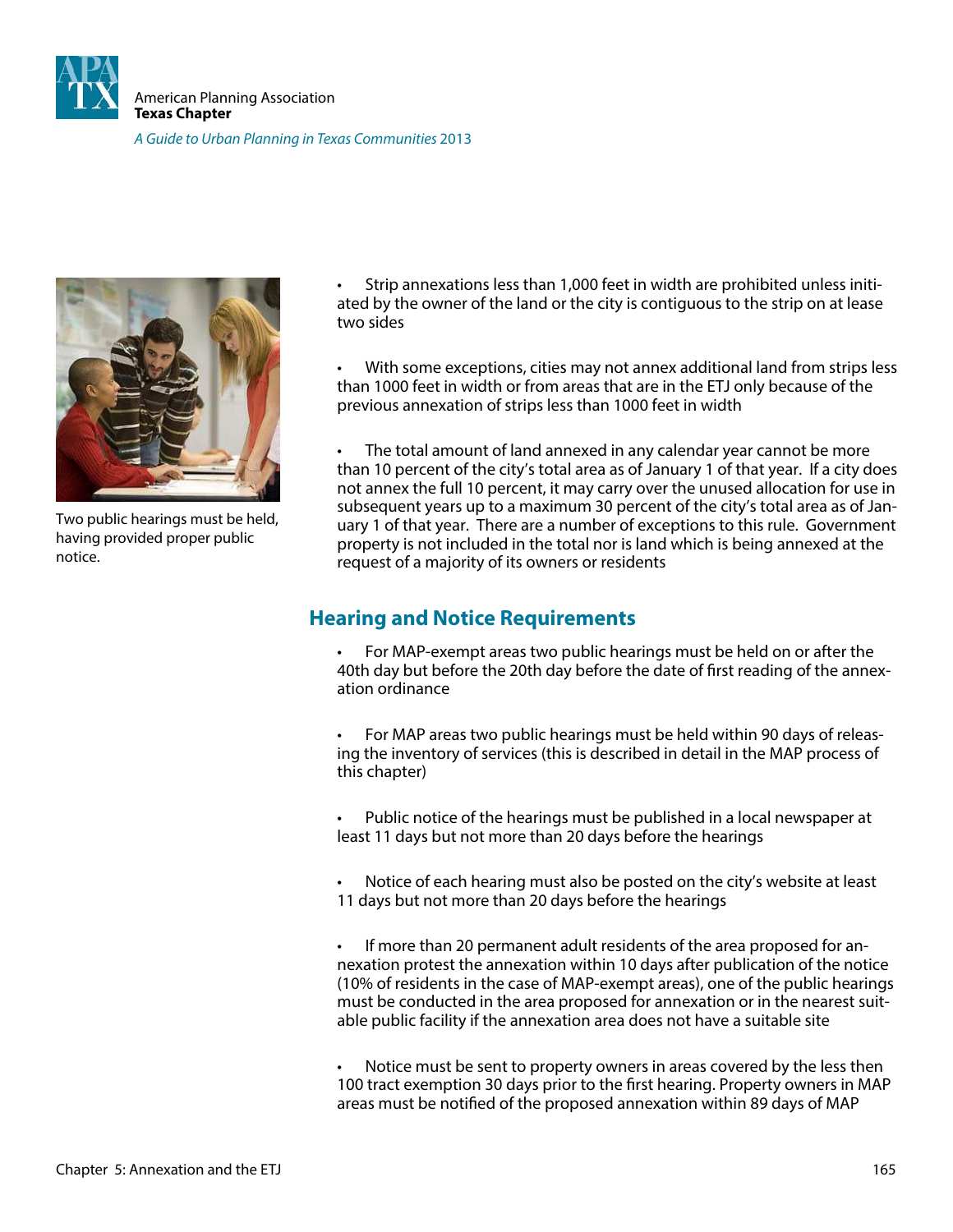

adoption

Notice must be sent to each public entity (as defined by Sec. 43.053) and utility service provider that provides services in the proposed annexation area (service providers in MAP areas receive notice by certified mail within 89 days of MAP adoption; providers in areas covered by the less then 100 developed tract exemption receive standard mail notice 30 days prior to the first hearing)

Notice must be sent to each railroad company that serves the annexing city and is on the city's tax rolls if the railroad has right-of-way in the proposed annexation area (railroads in MAP areas receive notice by certified mail within 89 days of MAP adoption; railroads in areas covered by the less then 100 developed tract exemption receive standard mail notice 30 days prior to the irst hearing)

Cities must notify all school districts within the annexation area of the hearings. The notice must include an estimate of any financial impact to the districts and proposals to mitigate the impacts on the districts

# **Service Plan Requirements**

As part of the public hearing process for all annexations, the city must present a service plan for the area proposed for annexation. The service plan is essentially a contract between the city and the people being annexed and is valid for a period of ten years. Any person residing or owning property in an annexation area may enforce a service plan by applying for a writ of mandamus in which case the city has the burden of proving that the services were provided in accordance with the service plan. Residents can also seek arbitration to enforce service plan conditions. Failure to fulill the service plan can result in disannexation, the refunding of taxes paid for services not received, and a civil penalty.

Prior to publication of the irst annexation hearing notice, an annexation service plan meeting the requirements of Sec. 43.056 must be prepared

The service plan must provide for the extension of the following services immediately upon annexation if the city provides the services:

Police protection;

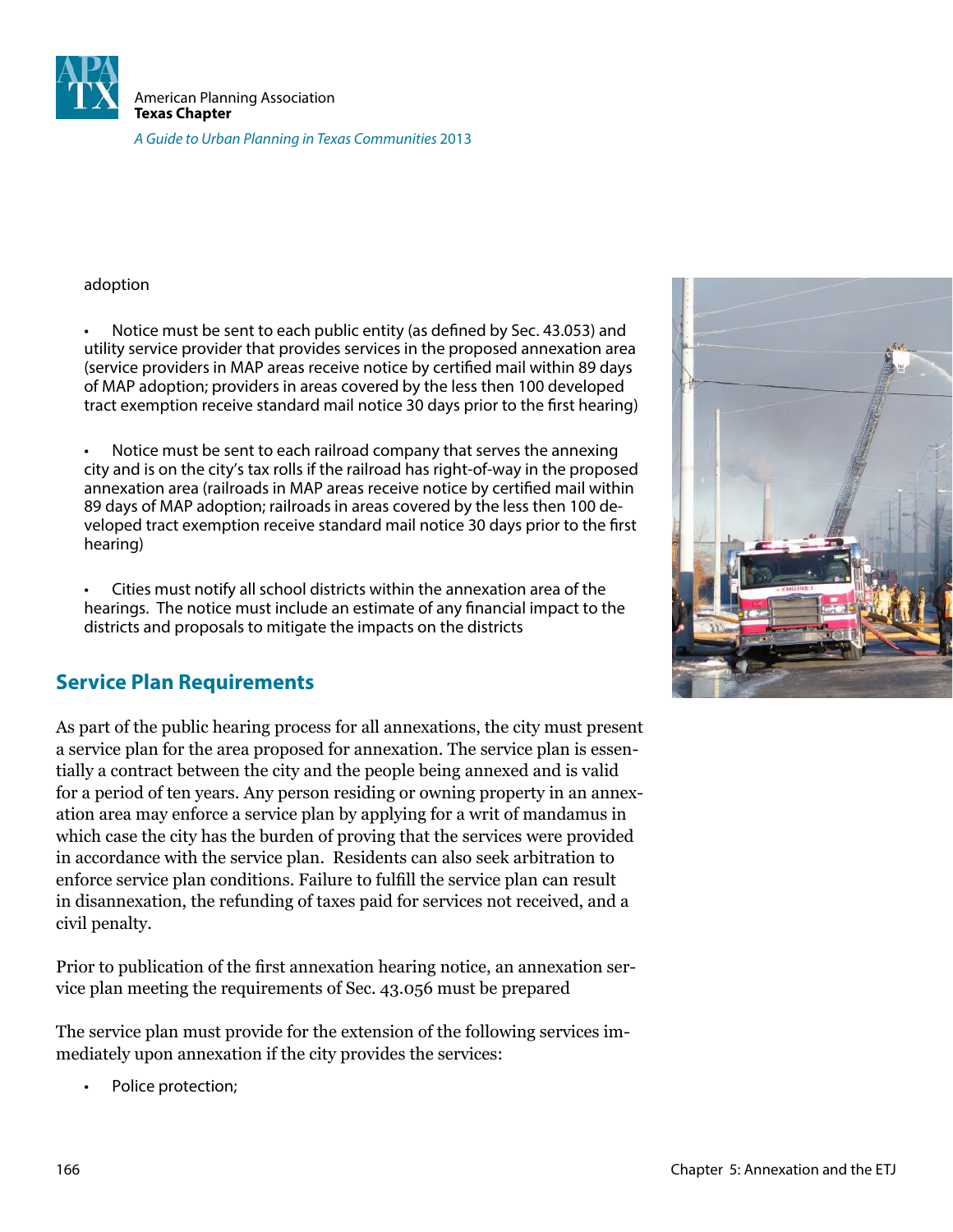



Fire protection;

Solid waste collection (residents of annexation areas have the option of continuing to use private service providers for up to two years);

Maintenance of public water and wastewater facilities that are not in the service area of another water or wastewater utility;

Maintenance of public roads and streets, including road and street lighting;

- Maintenance of public parks, playgrounds, and swimming pools; and,
- Maintenance of any other publicly owned facility, building, or service

#### **Service Issues**

Services issues fall into three categories:

- 1. The level of service for general government services
- 2. Capital improvements and the provision of water and wastewater service
- 3. The impact on services in the balance of the city

#### **Level of Service**

In general, if an annexation area is receiving a lower level of general government services infrastructure, and infrastructure maintenance than is available in the city, the city must provide the annexation area with a level of services that is comparable to areas inside the city with similar topography, land use and population density. If an annexation area is receiving a level of service equal to what is available in the city, the service plan must maintain the existing levels. If an area to be annexed is receiving a higher level of service, infrastructure, and infrastructure maintenance than is available in the city, the service plan need only provide the area with a level of service comparable to areas inside the city with similar topography, land use and population density. The city, however, must continue to operate and maintain the existing public infrastructure and facilities at the higher pre-annexation level.

*The city must provide the annexation area with a level of services that is comparable to areas inside the city*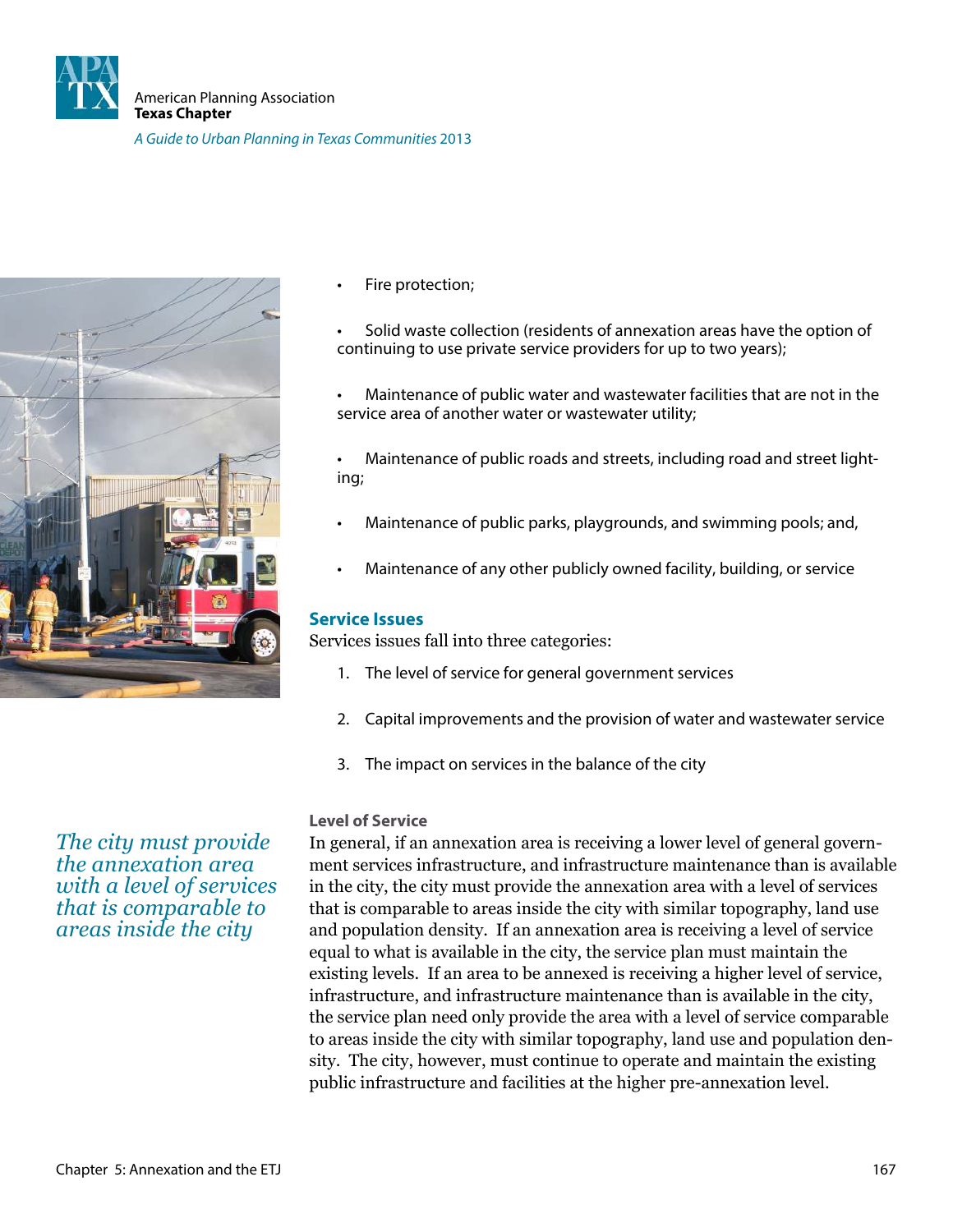

#### **Capital Improvements and Water and Wastewater Service**

The service plan must include a capital improvements program element for capital projects necessary to provide full municipal services. State law deines full municipal services to include water and wastewater service. If the city owns a water and wastewater utility and the annexation area is not in the service area of another utility the service plan must provide for the construction of capital facilities necessary to extend water and/or wastewater service within 2 1/2 years unless the plan includes a schedule for providing full services in which case the city has 4 1/2 years. Capital facility construction deadlines do not apply if the annexation was consensual and the landowners agreed that the facilities are not needed within the specified period.

The service plan may state that water and wastewater service will be provided in accordance with the city's utility extension policies. Typically these policies do not provide for the extension of utilities to unplatted land. A summary of the city's water and wastewater utility extension policies is required to be attached to the annexation service plan.

The water and wastewater component of the annexation service plan may not:

- Require the creation of another political subdivision (such as a water district)
- Require a landowner in the area to fund the required capital improvements in a manner inconsistent with state impact fee legislation unless otherwise agreed to by the landowner

#### **Impact on Services to the Balance of the City**

Service issues also include the impact of annexation on services in the balance of the city. A city may not provide services to an annexation area in a manner that would result in more than a negligible reduction in the level of ire, police or emergency medical services provided to areas in the existing city.

### **Annexation Processes**

As noted above, Chapter 43 sets out different process for consensual, MAP and MAP-exempt annexations.

*State law deines full municipal services to include water and wastewater service.*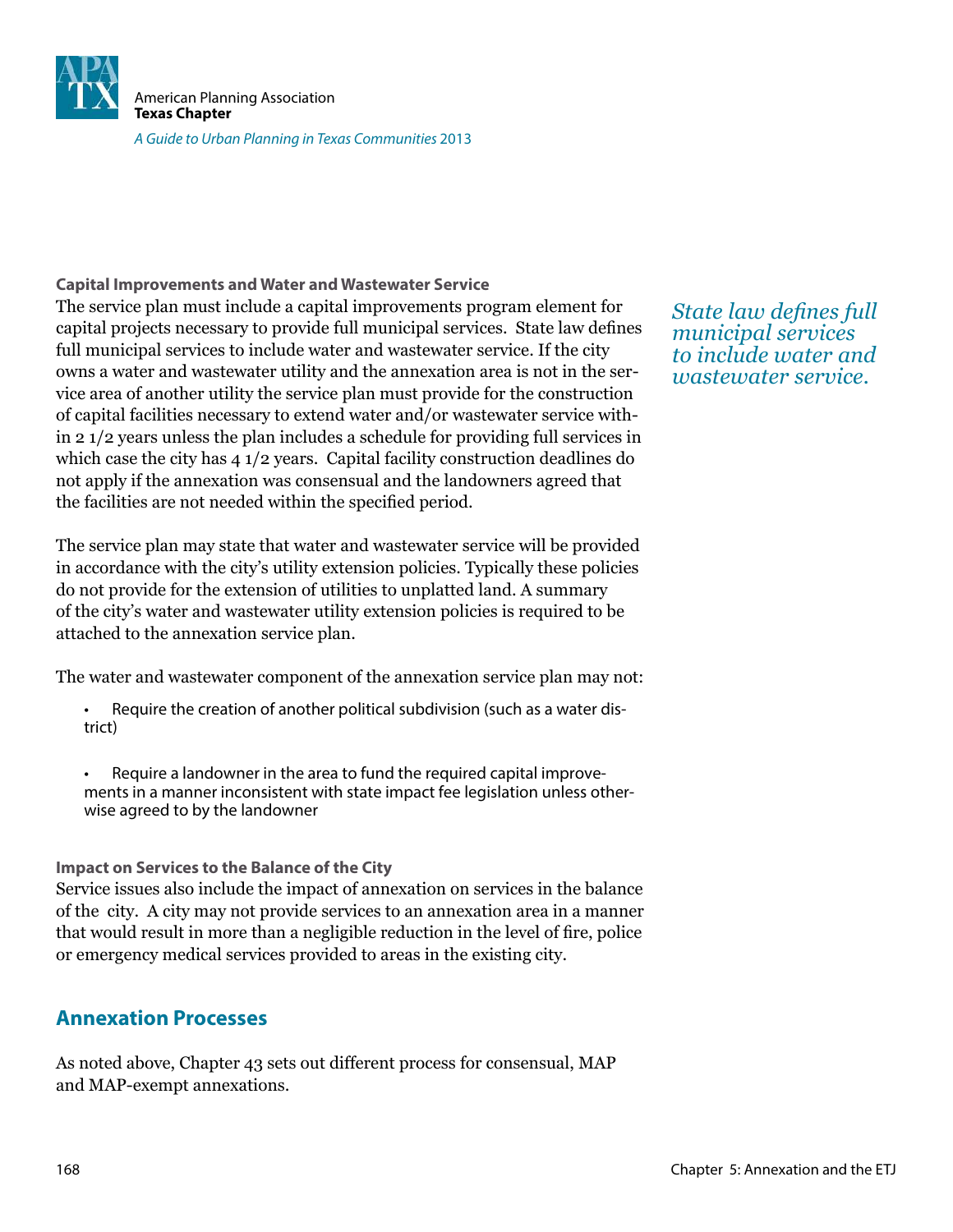

#### **The Consensual Annexation Process**

Typically, consensual annexations are initiated by landowners as projects go through the development process. These annexations can be processed under Sec. 43.028 or as a MAP-exempt area under Subchapter C-1 of Chapter 43.

Sec. 43.028 is for vacant tracts that are less than one-half mile in width. Under the Sec. 43.028 process, the landowner petitions the City Council for annexation and the Council has 30 days to accept the annexation petition. Following acceptance of the petition, the City goes through the notification and hearing processes described above and then may complete the annexation process by adopting an annexation ordinance. First reading (at least) of the annexation ordinance must take place within 40 days of the date of the first hearing and not less than 20 days from the second hearing. The annexation must be completed within 90 days of irst reading of the annexation ordinance.

The Subchapter C-1 process for consensual annexations include the notices and hearings described above but does not require separate acceptance of the petition. Land eligible for the Sec. 43.028 process may also be annexed through the C-1 process.

#### **MAP Process**

To annex an area with more than 99 tracts on which one or more residential dwellings are located on each tract a city must first include the area in its municipal annexation plan (MAP). The MAP is a three-year process that begins on the effective date of plan adoption.

Within 89 days of the effective date of plan adoption, the city must notify each property owner in the proposed annexation area and each of the public or private entities that provide municipal-type services to the proposed annexation area. In addition, the plan must be posted on the city's website.

Following notification, the city must prepare an inventory of services provided to the proposed annexation area. The information for the inventory comes from the service providers themselves. The city's notification to area service providers must include a request for information regarding the types and levels of services and facilities they were providing in the year preceding adoption of the MAP. If a service provider fails to submit the required information within 90 days of receiving notification, the city is not obligated to include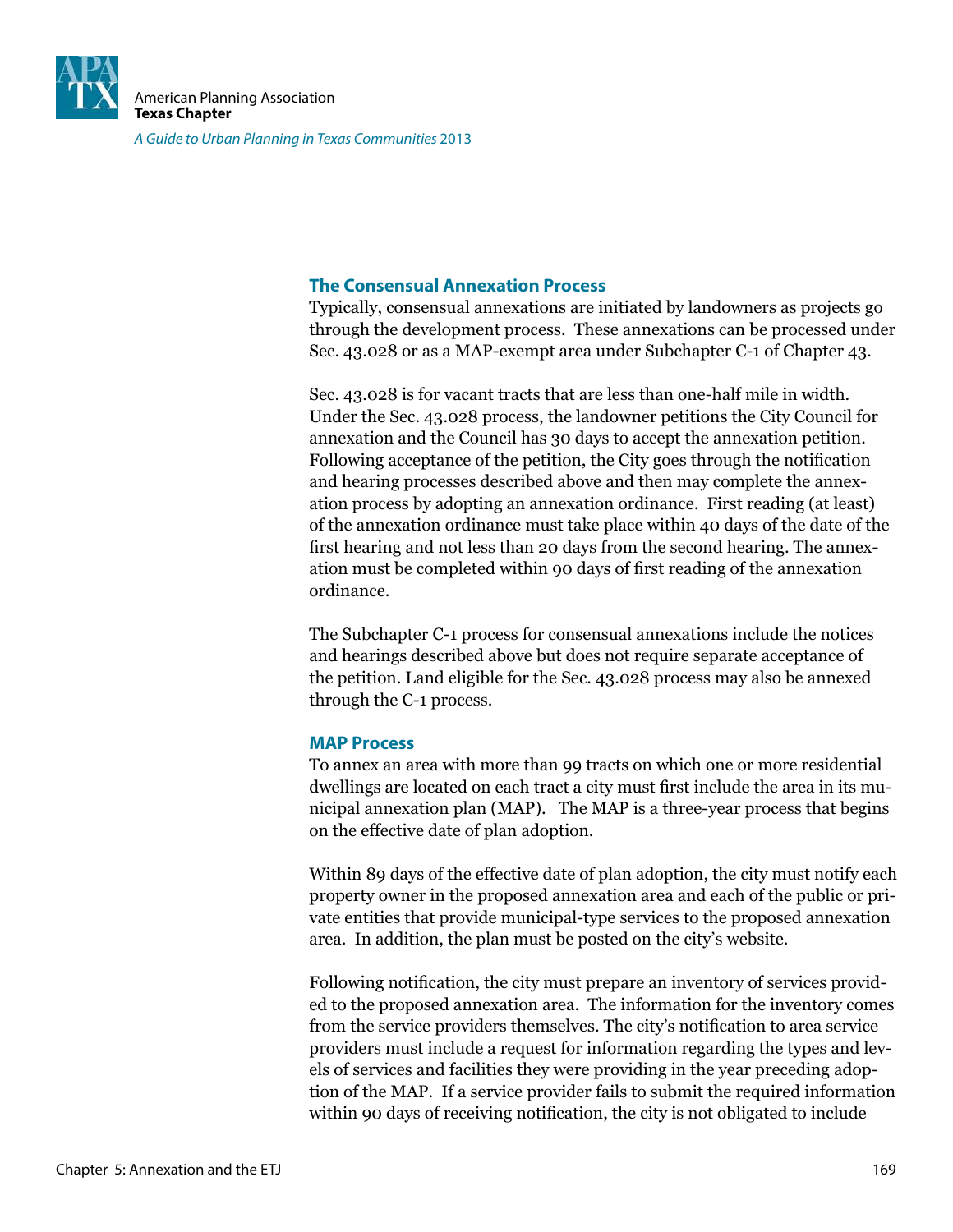

that information in its inventory. The city may monitor the services provided in an area proposed for annexation to verify the inventory information provided by the service provider.

The following types of information are required for infrastructure (utilities, roads, drainage etc):

- An engineering report that describes the physical condition of all infrastructure elements in the area
- A summary of expenditures for that infrastructure

The following information is required for ire, police and emergency medical services:

- Average dispatch and delivery times.
- Equipment schedules.
- Staffing schedules including certification and/or training levels.
- A summary of operating and capital expenditures.

Within 60 days of receiving the requested information, the city must complete the inventory and make it public. Only those services and facilities provided in the year preceding the date of plan adoption are to be included in the inventory. The inventory becomes a baseline by which the city's service plan will be measured and a basis for negotiations during the annexation process.

Within 90 days of making the inventory available for public review, the city must hold two annexation public hearings. A preliminary service plan must be presented and explained at each of the hearings. After completing the hearings, the city negotiates the terms of the final service plan with five representatives from the area who are appointed by the County Commissioners Court. In the case of water districts (MUDs, WCIDs etc.), the city negotiates with the district's board.

The final service plan must be completed prior to the first day of the tenth

#### **MAP Process**

#### 1. Notify

- Property owners
- Service providers
- Railroad companies
- School districts
- Public

2. Inventory:

- • Services
- Engineering report and expenditures of areas infrastructure
- First responders information needs
- 3. Make inventories public

4. First public hearing with preliminary service plan

5. Second public hearing with preliminary service plan

- 6. Negotiations
- 7. Plan adoption
- 8. Final service plan
- 9. Annexation three years following adoption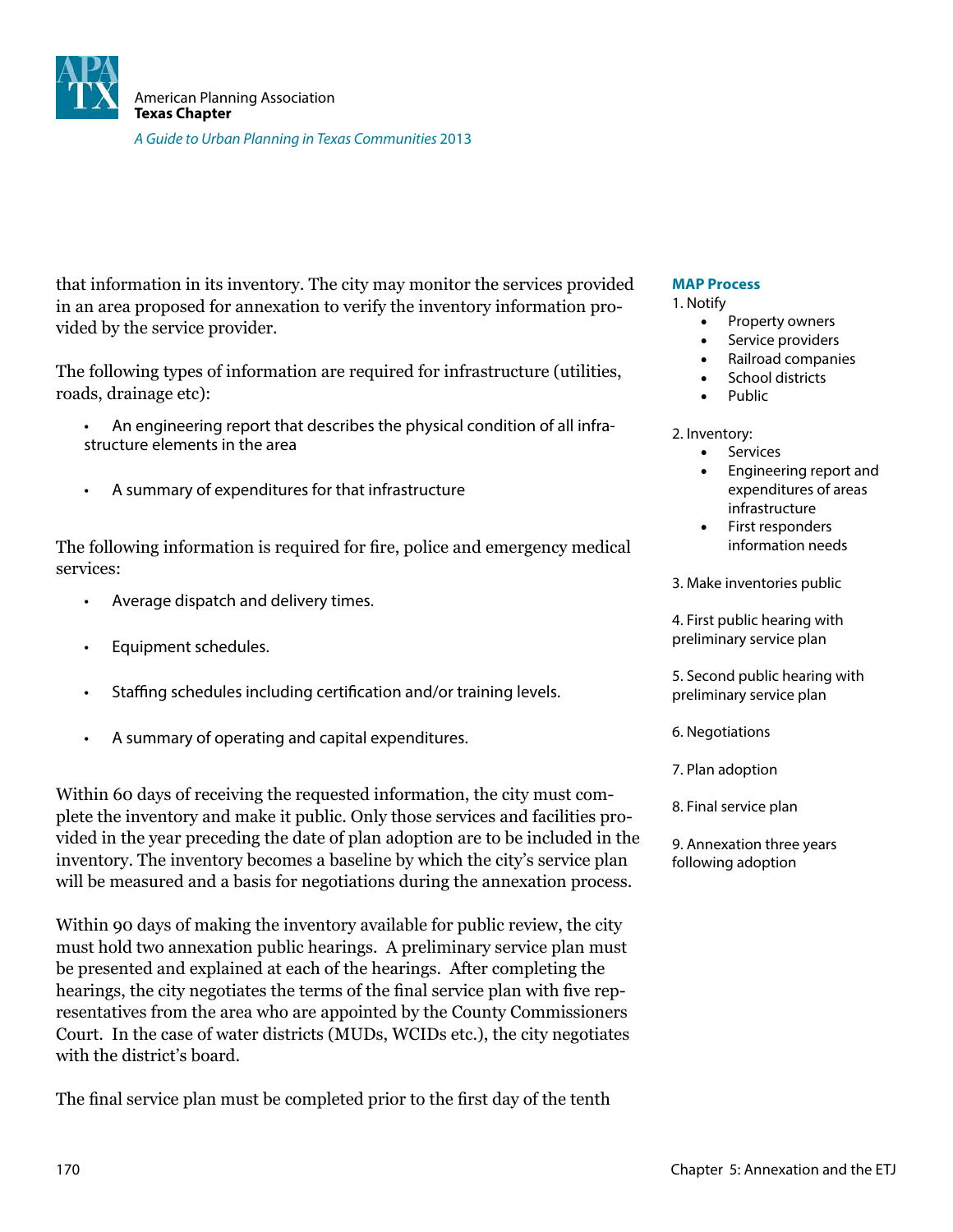

American Planning Association **Texas Chapter**

A Guide to Urban Planning in Texas Communities 2013

month following completion of the inventory of services, or approximately 17 months after plan adoption. If an agreement cannot be reached between the City and the area's representatives, the law provides for a binding arbitration process. The scope of the arbitration is, however, limited to issues relating to the service plan. Including arbitration, the negotiation phase of the process can be completed within 21 months of plan adoption. The city pays the cost of arbitration unless it can be shown the negotiators requested arbitration in bad faith or the request was groundless or for the purpose of harassment in which case the negotiators pay the costs.

The city and the area's representatives may also negotiate terms of a contact for the provision of services in lieu of annexation. The terms of this contract can be fairly broad and include permissible land uses, compliance with ordinances, the funding of services and any other term to which the parties agree will resolve the dispute including the creation of any special district allowed by law.

The annexation itself cannot take place until the third anniversary of the effective date of plan adoption and must be completed before the 31st day following the third anniversary of adoption of the plan. If the process is not completed within that time frame, the city may not annex the area for ive years. In the context of these timing considerations, planners need to be aware that for property to be on the tax rolls for the following year, it must be annexed by December 31. The plan's effective date needs to be early enough to allow for a December 31 annexation date.

Note that virtually all developed water districts (MUD, WCIDs etc) meet the criteria for inclusion into a city's MAP prior to annexation. If a district that has been added to the MAP requests a Strategic Partnership Agreement (SPA) the city must negotiate and enter into an SPA. Districts must submit their request for an SPA within 61 days after second annexation public hearing. State law provides for an arbitration process if the city and the district cannot agree on the terms of the SPA.

The terms of the SPA can be fairly broad and include limited purpose annexation and setting a date certain for future annexation. If a city annexes a portion of a district for limited purposes under an SPA, the city may impose its sales tax in that portion of the district.

*Be aware that for property to be on the tax rolls for the following year, it must be annexed by December 31.*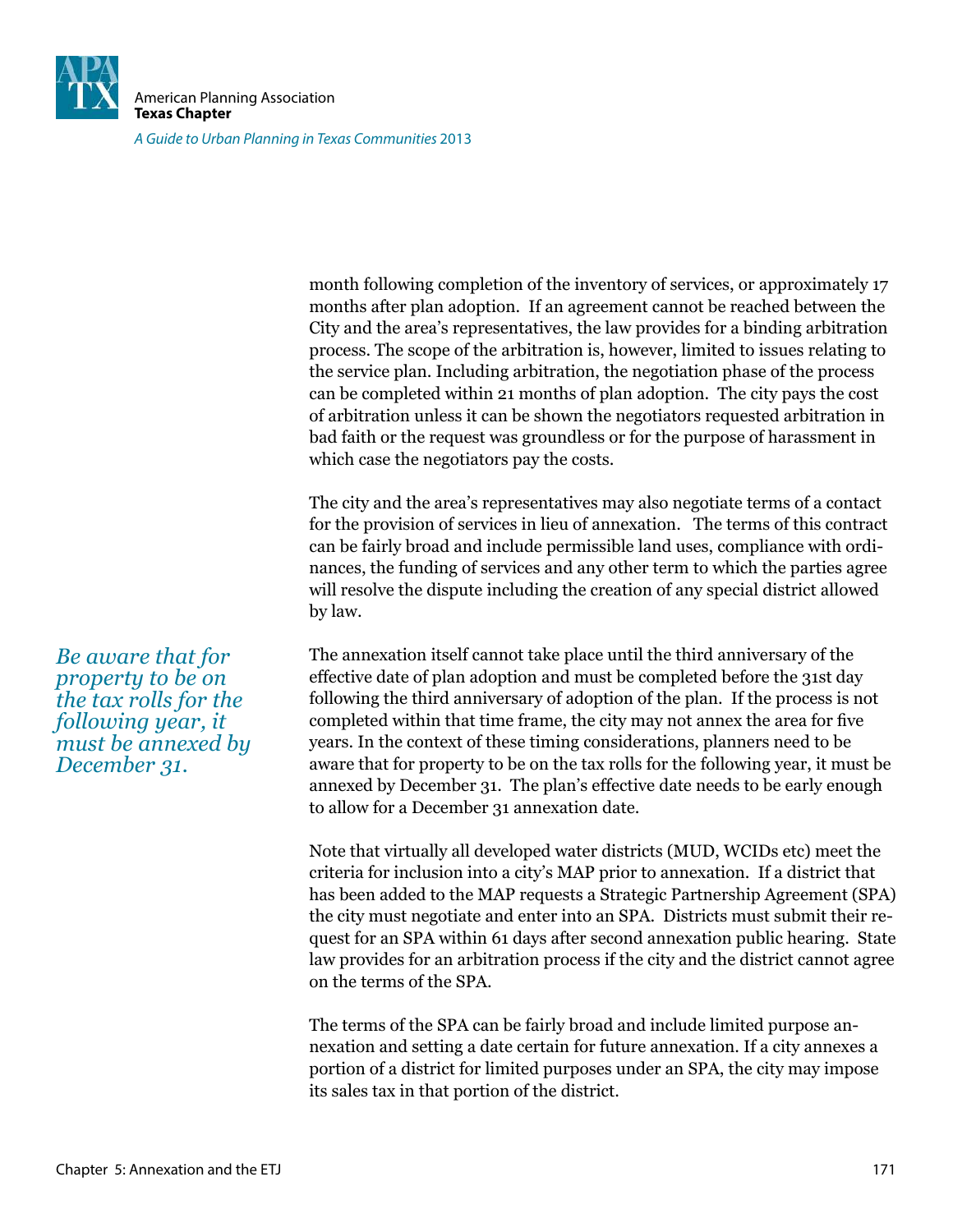

A district with an SPA can be converted to a Limited District following its full purpose annexation and continue to collect taxes and fees to maintain its parks, provide solid waste services and enforce deed restrictions.

A MAP may be amended to include new annexation areas, however, similar timing requirements would apply to each added area. Areas may also be removed from the MAP. If an area is removed within the first 18 months following its inclusion in the plan, the area may not be amended again to re-include the area until the one-year anniversary of its removal. Any area removed after the irst 18 months would be subject to a two-year moratorium before it could be re-included in the MAP. Property owner notification is required if an area is removed from the plan after the first 18 months.

#### **MAP-exempt Process**

The process for the non-consensual annexation of areas with fewer than 100 tracts on which one or more residential dwellings are located on each tract and of other MAP-exempt areas is set out in Subchapter C-1.

The hearing and notice requirements are described in the Hearings and Notice Section of this chapter. Public notice of the hearings must be published in a local newspaper at least 11 days but not more than 20 days before the hearings. Two public hearings must be held on or after the 40th day but before the 20th day before the date of irst reading of the annexation ordinance. As with the consensual process, the non-consensual MAP-exempt process requires first reading (at least) of the annexation ordinance within 40 days of the date of the irst hearing and not less than 20 days from the second hearing. The annexation must be completed within 90 days of irst reading of the annexation ordinance.

Prior to publication of the irst annexation hearing notice, an annexation service plan meeting the requirements of Sec. 43.056 must be prepared and presented at the public hearings. The service plan can be reined during the annexation process but there can be no reduction in the level of services from what was presented during the public hearings.

## **Post-annexation Requirements for All Full Purpose Annexations**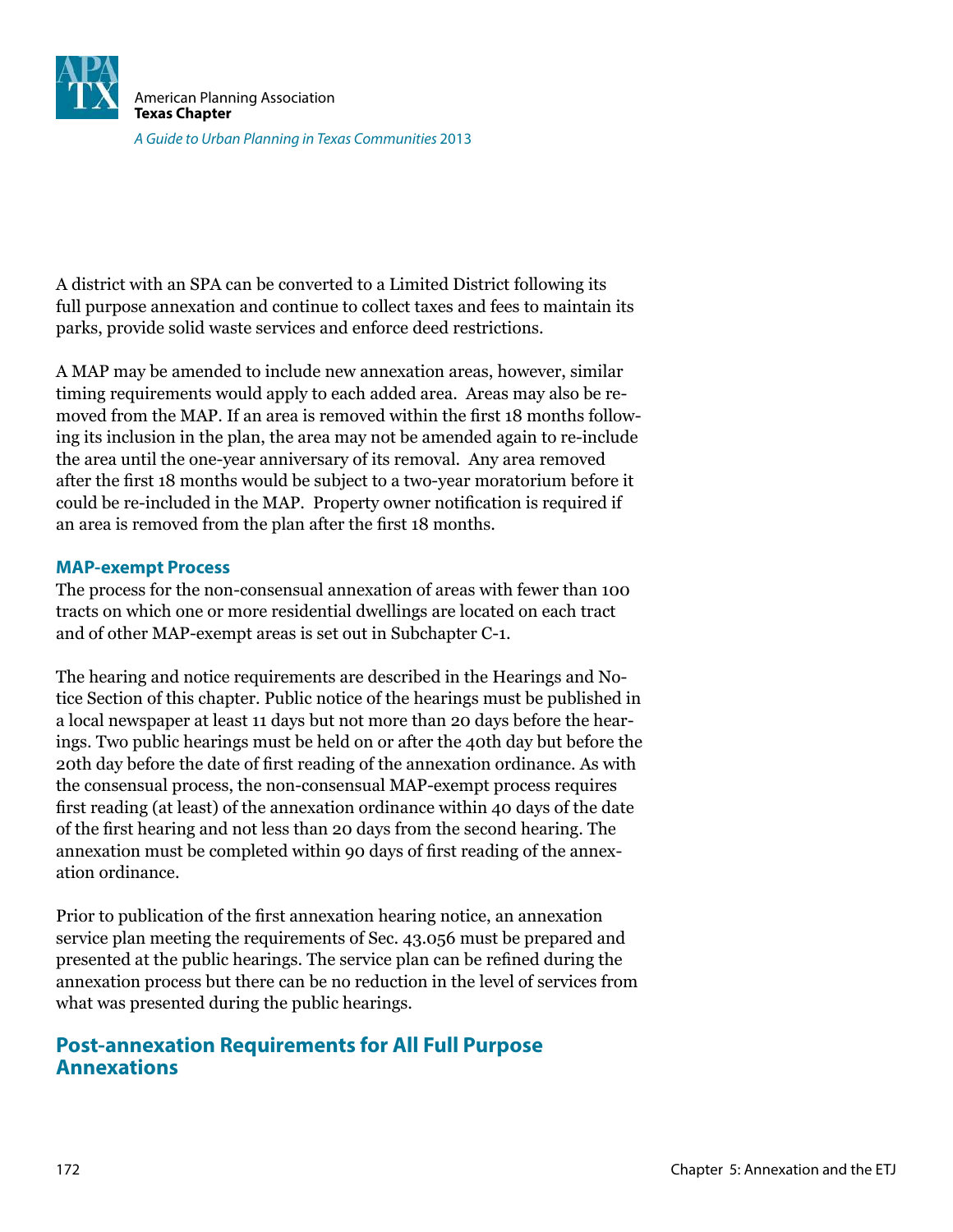

Cities must reimburse the Emergency Service District (ESD) that served the area prior to annexation a pro rata share of the debt issued and facilities and equipment purchased to serve the annexation area (there are limitations on what the ESD may claim)

Annexations are not effective until the ESD has been notified

Cities are required to submit applications to the U.S. Department of Justice for preclearance at the earliest date permitted by federal law and after receiving preclearance must permit residents to vote in the next municipal annexation.

A city that changes its boundaries or the boundaries of the districts used to elect city council members must, within 30 days, notify the county voter registrar of the boundary change and provide the registrar with a map of the boundary changes in a format that is compatible with the mapping format used by the registrar

# **Continuation of Uses and Zoning**

Landowners of existing or proposed developments have continuation of use rights. Essentially these rights represent an extension of legal nonconforming use status.

Following annexation, a city can not prohibit the continuation of a legal land use if the use was in existence on the date annexation proceedings were instituted (first reading of the annexation ordinance) or prohibit a landowner from beginning to use land if the use was planned 90 days before the effective date of the annexation and a complete application for any required government permit was submitted before the date annexation proceedings were instituted.

Zoning after annexation is a legislative function of the city council, however, projects vested under Chapter 245 of the Local Government Code are not subject to zoning regulations that affect property classification. Vested projects are also not subject to zoning regulations that affect landscaping, tree preservation, or open space/park dedication.

#### **Existing or proposed developments:**

- Have continuation of nonconforming use rights
- Can be zoned, unless vested under Ch 245 of LGC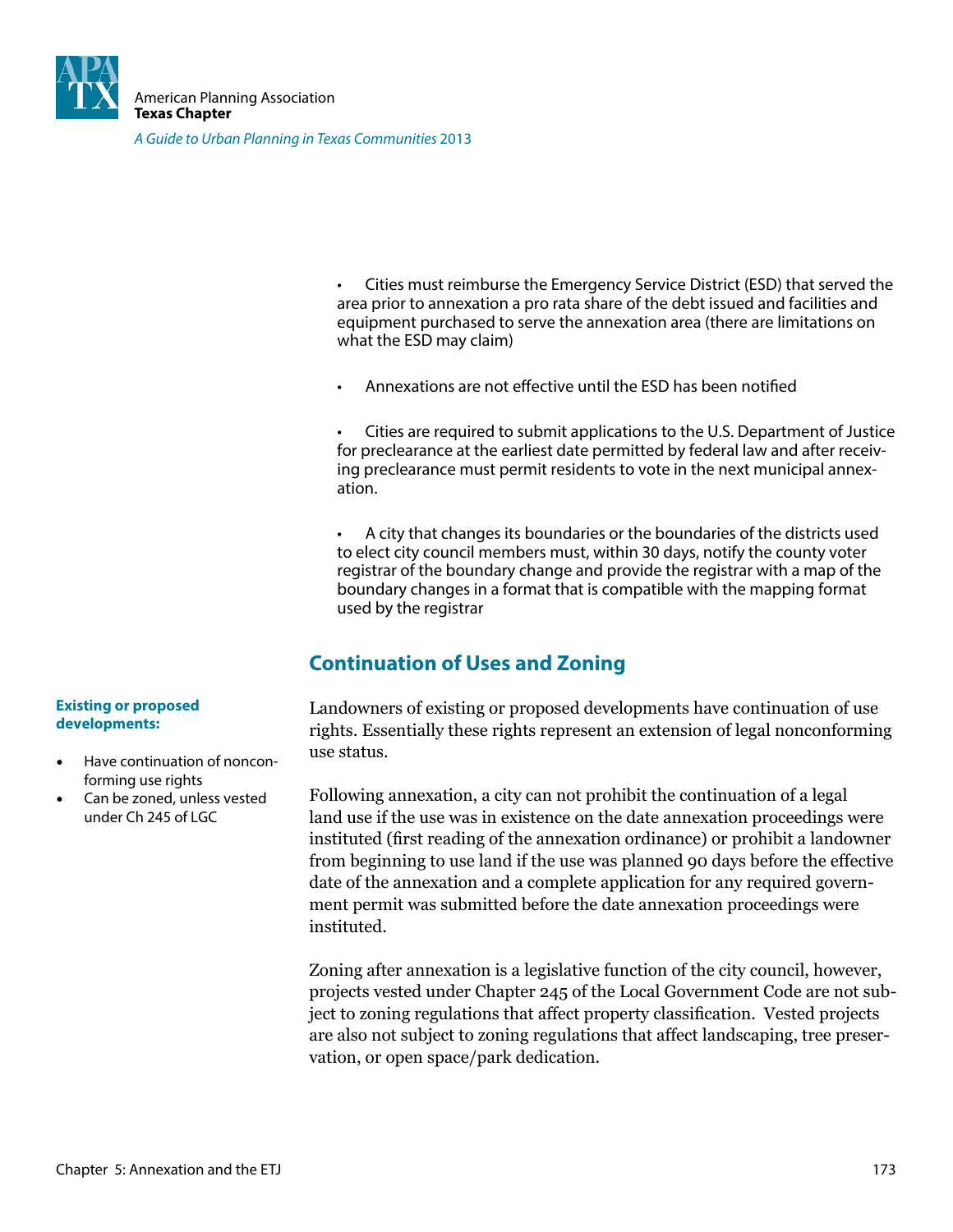

# **Limited Purpose Annexation**

Subchapter F of Chapter 43 authorizes cities with populations in excess of 225,000 to annex territory for the limited purposes of applying planning, zoning, health, and safety ordinances to the area. Areas annexed for limited purposes must be annexed for full purposes within three years unless this condition is waived by the landowner. Areas annexed for limited purposes must be contiguous to the full purpose city limits unless the landowner consents to non-contiguous annexation. Residents in a city's limited purpose jurisdiction may vote in municipal elections but do not pay city taxes.

Limited purpose annexation can be a useful tool in implementing a city's comprehensive plan, but its use must be closely coordinated with capital improvements planning. As part of the process for limited purpose annexation, a city must prepare a planning study and a regulatory plan for the area proposed for annexation. With the exception of consensual limited purpose annexations in which the land owner waives or postpones full purpose annexation, the annexing city must take speciic steps leading to full purpose annexation in each of the years preceding full purpose annexation (see right).

Failure to meet such milestones may result in a court order requiring either full purpose annexation or disannexation of the area.

Following annexation at the end of the third year, the city has up to 4½ years in which to provide the necessary capital improvements.

# **Disannexation**

A majority of the voters of an area annexed for full purposes by a home rule city may petition the city for disannexation if the city fails to provide the services called for in the annexation service plan or otherwise fails to meet the service requirements of the Local Government Code. If the city fails to disannex the area, any signer of the petition may seek disannexation in district court. If the area is disannexed by the city following receipt of the petition or by district court, it can not be reannexed for ten years. Following disannexation, the city must refund the taxes and fees collected less the amount spent for the direct benefit of the area during the period in which it was in the city. A city cannot disannex a portion of an annexation area.

#### **Limited Purpose Annexation Steps**

- By the end of the first year the city must prepare a land use and intensity plan as a basis for services and capital improvements planning;
- By the end of the second year the city must include the area in its long-range financial forecast capital improvements plan; and
- By the end of the third year the city must add the projects necessary to serve the area into its capital improvements plan and identify potential funding sources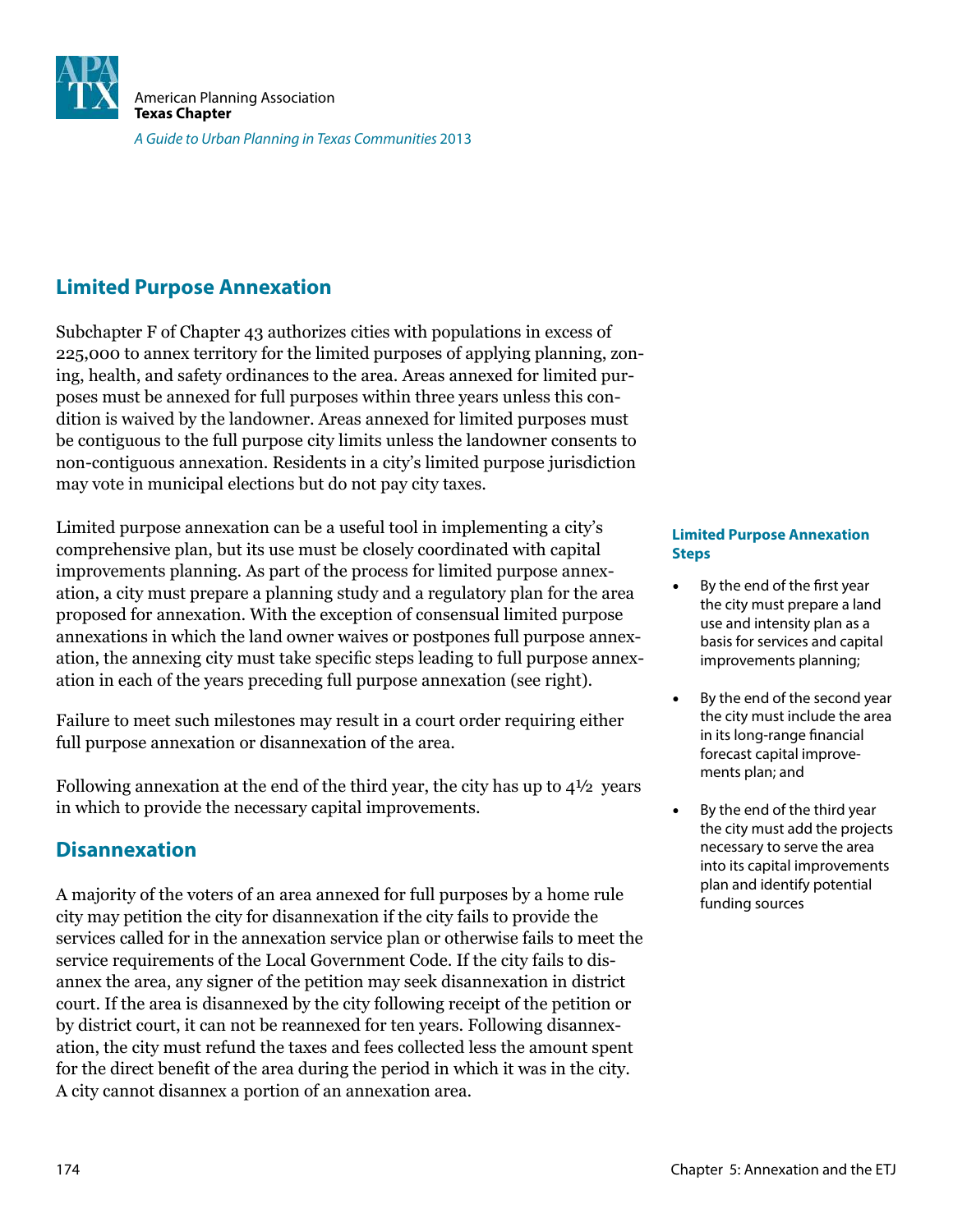

Disannexation procedures for general law cities permit ifty (50) or more voters of an area to request a disannexation election. If a majority of the voters in the election vote for disarmexation, the area is disannexed. However, the area may not be disannexed if it would result in the city becoming less than one mile square or having less than one mile in diameter measured at the center of the original municipal boundaries. In addition, if the city has any debt, the area is not released from its pro rata share of that indebtedness.

The Local Government Code also provides for the disannexation of very low density or unimproved acreage by general law cities and of unimproved land by home rule cities of certain population in counties of certain population.

# **Annexation Planning**

Because annexation is so critical to the long-term well being of cities, it needs to be carried out in accordance with established policies and not on an ad hoc basis. A city's comprehensive plan should include ETJ and annexation-related goals and policies. Every ETJ and annexation proposal should be evaluated in terms of how it its with those goals and policies. Annexation policies should include the use of criteria with which to select areas to be annexed from the range of potential annexation areas. The policies must also be aligned with the requirements of Chapter 43, other applicable statutes and the city's charter.

Annexation planning should also be coordinated with the city's financial and capital improvements plans and be supported by the city's water and wastewater service extension policies. Successful annexation planning and ETJ management is dependent upon a robust water and wastewater utility and upon active long-range capital improvements planning.

### **ETJ Management**

Annexation planning is a continuous process that begins with management of the extraterritorial jurisdiction (ETJ).

ETJ management issues faced by all cities with ETJs include petitions for creation of water districts (MUDs and WCIDs) and requests for ETJ exchanges and releases. Approval of these sorts of petitions and requests is discretionary on the part of cities and need to be evaluated in terms of their impact on annexation. The use of strategic partnership agreements can provide opportuni-

*Annexation is critical to the long-term well being of cities and should not be performed on an ad hoc basis*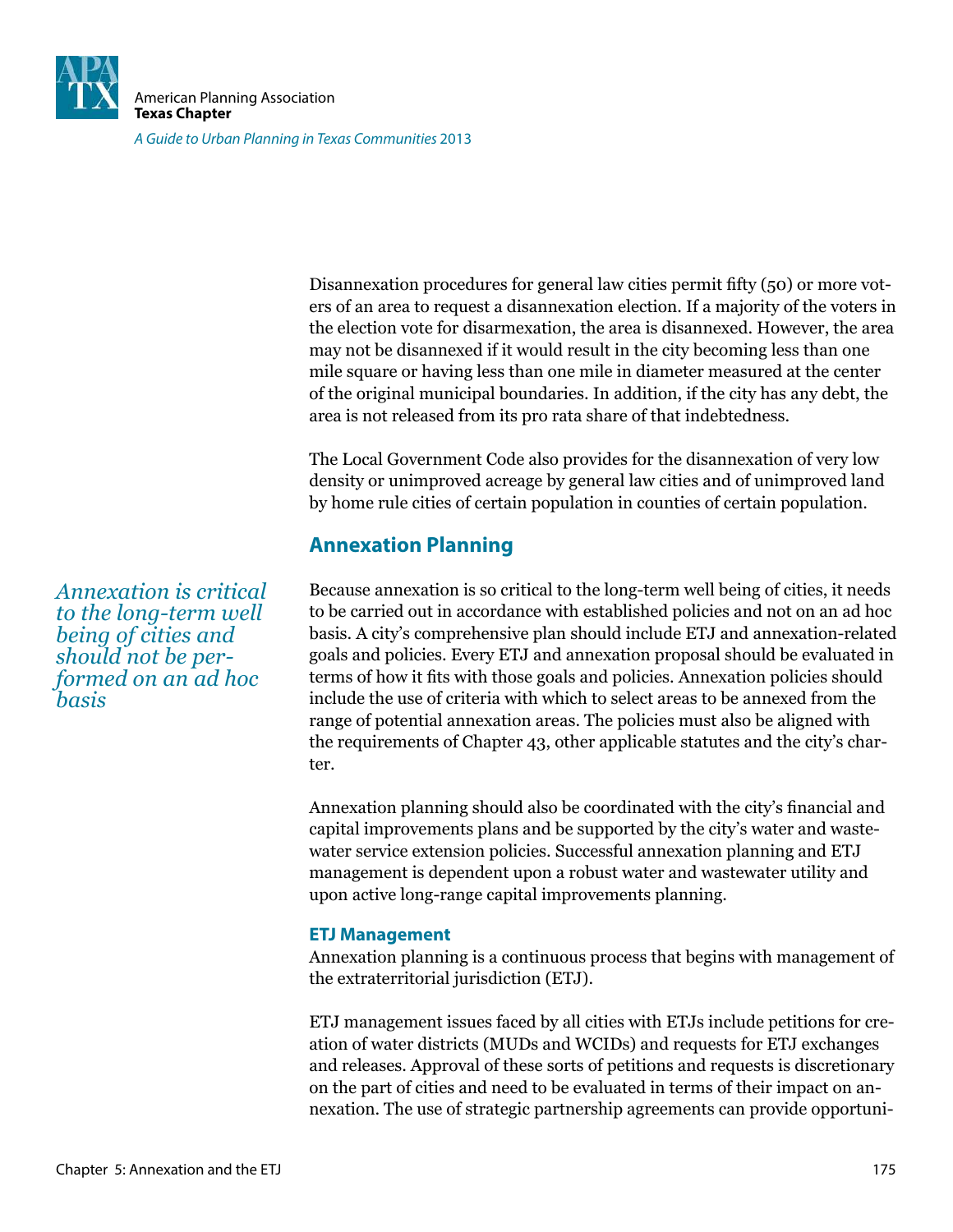

ties for cities when annexation and the provision of services is not an option.

Another ETJ management issue is the development of large projects in the ETJ that cannot be immediately annexed. Annexation of a residential project after it is developed can be problematic and developed projects in the ETJ may not conform with all city standards or with the land use element of the Comprehensive Plan. These issues can be dealt with through the negotiation of annexation/development agreements while the project is still in the conceptual stage. Annexation/development agreements can also be negotiated with the owners of tracts prior to their entering the development process.

As noted earlier in this chapter, an agreement must be offered before properties covered by agricultural, wildlife management, or timber management exemptions can be annexed. Section 43.035 states that a city may not annex an area that is appraised for ad valorem tax purposes as agricultural, wildlife management, or timber management unless the city offers a development agreement to the landowner that would:

- Guarantee the continuation of the ETJ status of the area
- Authorize the enforcement of all regulations and planning authority of the city that do not interfere with the use of the area for agriculture, wildlife management, or timber production.

The landowner may either: (1) accept the agreement; or (2) decline to make the agreement and be subject to annexation. To annex the property the City must still meet all the requirements of Chapter 43.

A development agreement under Section 43.035 does not extend the ETJ but it does establish contiguity for the purpose of annexing adjacent land within the existing ETJ.

The guarantee of ETJ status is voided when the landowner iles a subdivision application or other development application.

Section 43.035 is linked to Section 212.172. Section 212.72 is fairly broad in outlining what may be in a development agreement. There is no requirement in Sec. 43.035, however, for cities to offer anything more than a guarantee of the continuation of ETJ status until a subdivision application or other devel-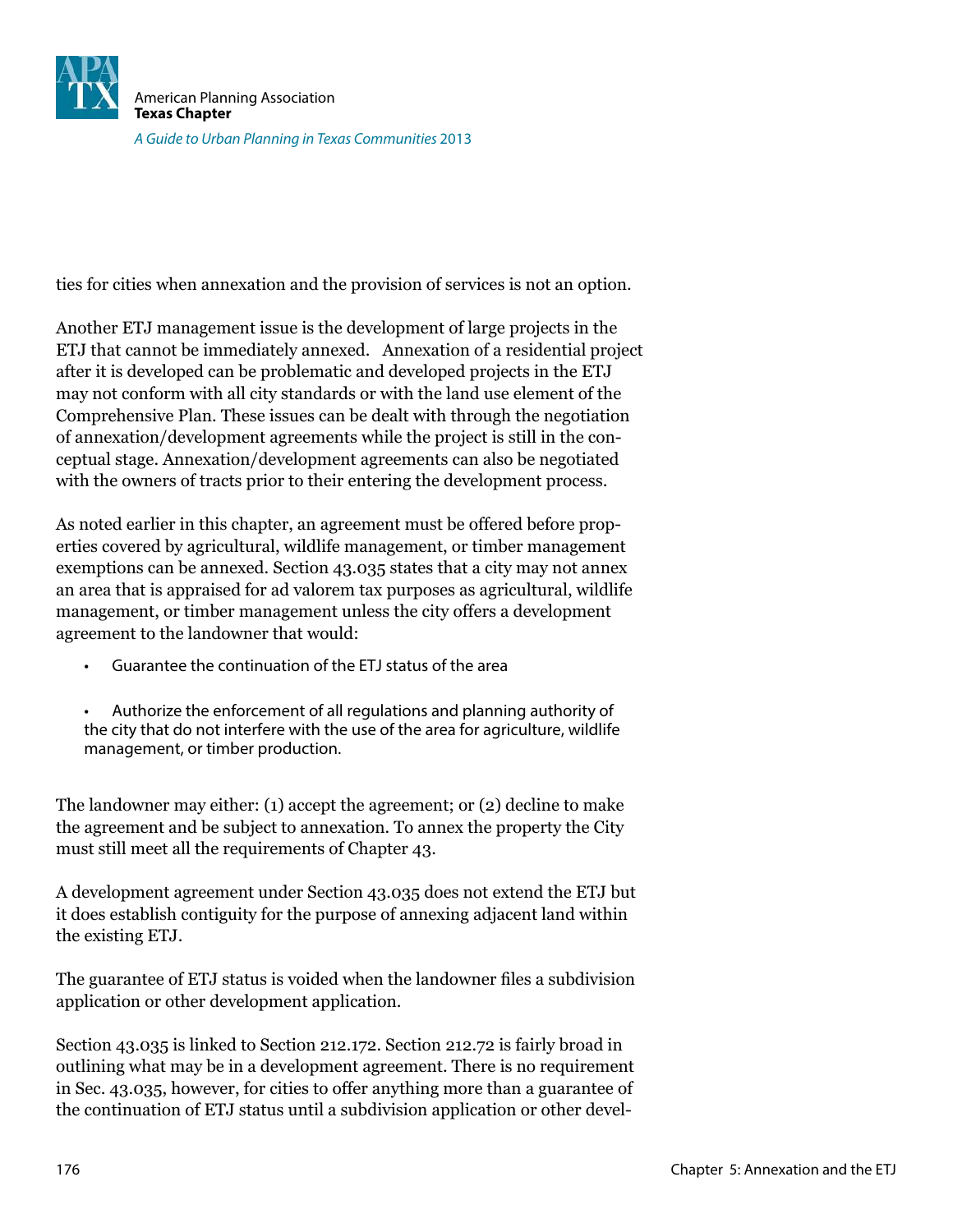

opment application is iled. In return, a city gains land use regulatory control over the property and the assurance that the area will be annexed prior to development. Given that Section 43.035 agreements do not create service obligations, they can be almost as useful as annexation itself.

When combined with the broad language of Sec. 212.172, development agreements have the potential to be a valuable tool for cities and developers to cooperatively master plan ETJ areas prior to annexation and zoning. These agreements can also be a tool for implementing the comprehensive plan.

Strategic partnership agreements (SPAs), annexation/development agreements and limited purpose annexation have created new opportunities for public/private partnerships in the ETJ. These partnerships still need to be evaluated in terms of their relationship to the comprehensive plan.

### **The Annexation Plan**

In addition to the three-year annexation plan required by statute, cities should develop mid-range annexation plans. A mid-range plan should look out 10 years and include all the potential annexation areas in the ETJ. The mid-range plan should be reviewed on an annual basis to identify areas for annexation that year and to add additional areas for future evaluation. The city departments that deliver the municipal services required by Chapter 43 need to be involved in developing the mid-range annexation plan and in the selection of areas for annexation. Facility and service requirements for midrange areas should be reflected in the city's financial forecast and CIP. The mid-range plan should be based on the annexation policies of the comprehensive plan and be implemented through regular annexation programs that include MAP, MAP-exempt and consensual annexations.

### **Annexation Evaluation Process**

As part of the annual review of the Mid-term Plan the staff should look at each area in terms of its readiness for annexation. Each potential area should be evaluated on its unique land use, environmental, iscal and demographic characteristics. The criteria listed below are typical of the criteria used in evaluating a property for annexation.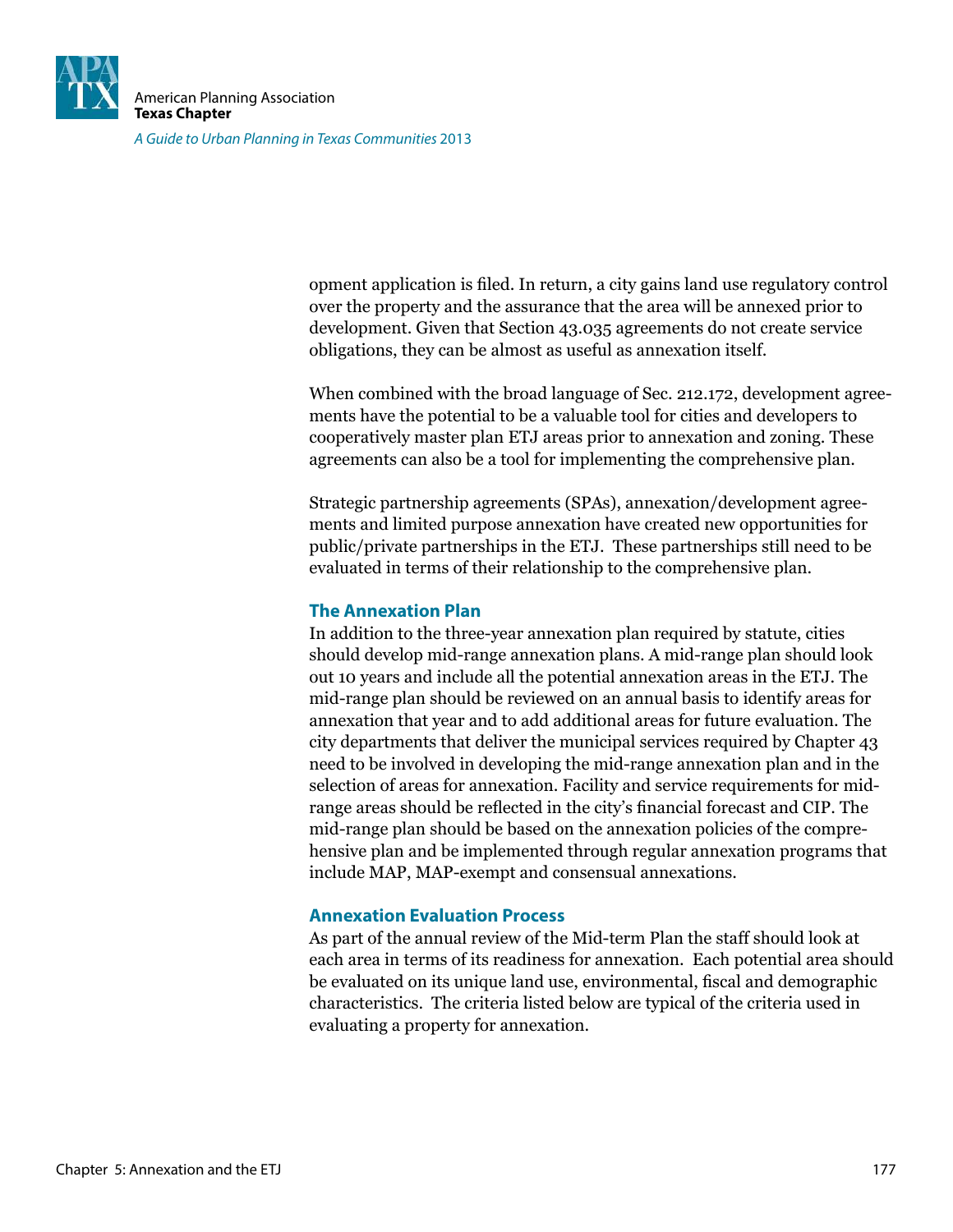

Is the proposed annexation area contiguous to the existing City limits or can contiguity can be established?

Is there an agreement (Strategic Partnership, Annexation/Development Agreement etc.) with an established annexation date/trigger point?

- Is the area a MAP area or is it MAP-exempt
- Is the property covered by an agricultural, wildlife management, or timber management exemption
- Has a water and/or wastewater service extension request been filed/approved for the property?
- Can the City serve the property with existing water and/or wastewater facilities?
- Has the property been subdivided or is otherwise "legal"?
- Is the area within the certificated (CCN) area of another water or sewer service provider?

Can the area be provided with full municipal services with existing City resources?

- Is a CIP or budget amendment needed to provide services?
- Has a development proposal been submitted/approved for the property?
- Does the annexation create an opportunity for further annexations/ETJ expansions in the short term?
- Are there emergency service district (ESD) related expenses associated with the annexation?

Is the area inside a library district (library districts impact may impact sales tax receipts)

Is there a positive financial impact for the City?

**Criteria to evaluate a property for annexation**